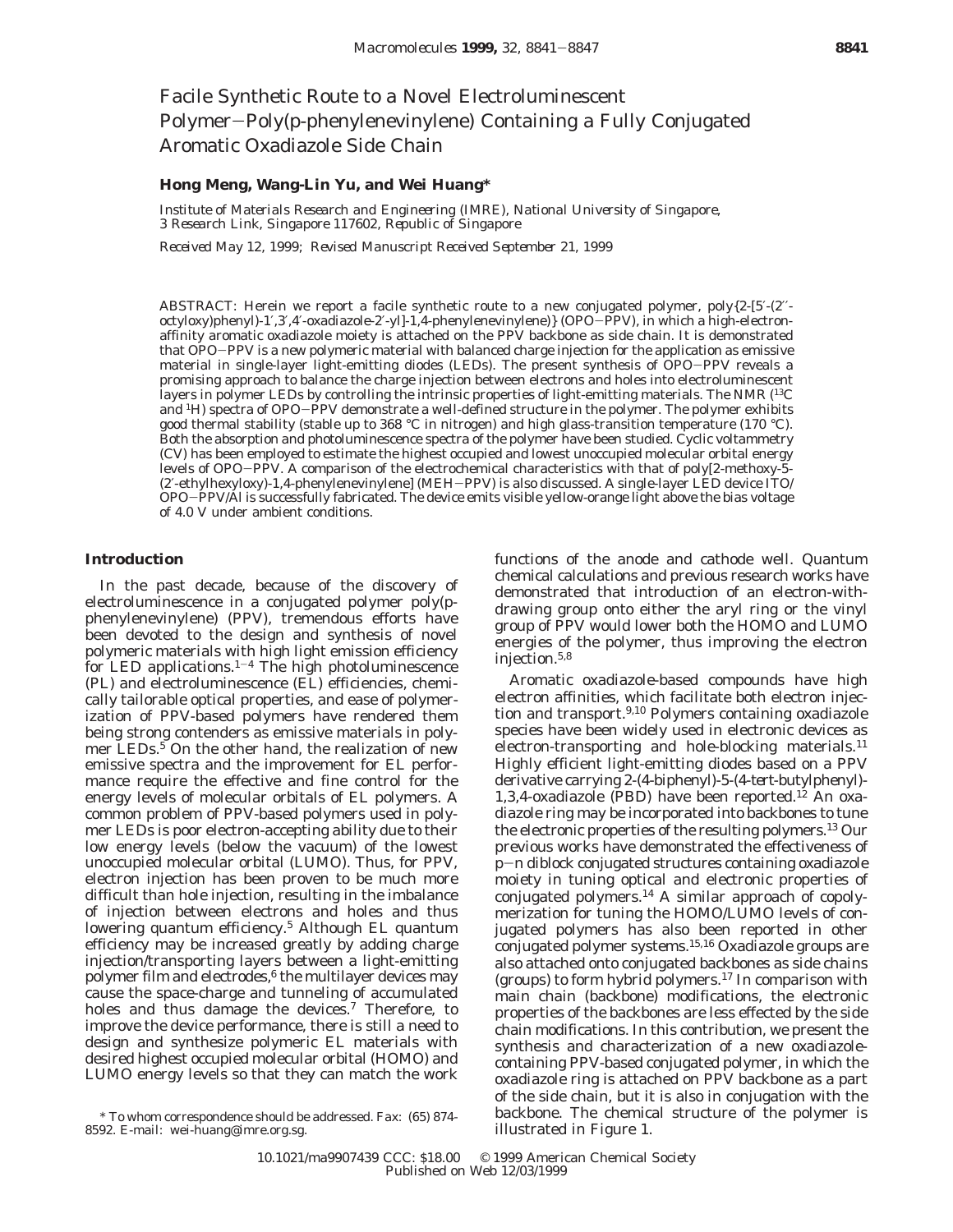

Figure 1. <sup>1</sup>H NMR (a) and <sup>13</sup>C NMR (b) spectra of OPO-PPV.

#### **Experimental Section**

**Measurements***.* NMR spectra were collected on a Bruker ACF 300 spectrometer with chloroform-*d* as solvent and tetramethylsilane as internal standard. FT-IR spectra were recorded on a Bio-Rad FTS 165 spectrometer by dispersing samples in KBr disks. UV-visible and fluorescence spectra were obtained on a Shimadzu UV-NIR 3100 spectrophotometer and on a Perkin-Elmer LS 50B luminescence spectrometer, respectively. Melting points (mp) were measured with an Electrothermal IA 9300 digital melting point apparatus. Thermogravimetric analysis (TGA) was conducted with a Du Pont Thermal Analyst 2100 system with a TGA 2950 thermogravimetric analyzer under a heating rate of 20 °C/min and an air or nitrogen flow rate of 75 mL/min. Differential scanning calorimetry (DSC) was run on a Du Pont DSC 2910 module in conjunction with the Du Pont Thermal Analyst system. Elemental microanalyses were performed on a Perkin-Elmer 240C elemental analyzer for C, H, N and S determinations. Cyclic voltammetry (CV) was performed on an EG&G Parc model 273A potentiostat/galvanostat system with a threeelectrode cell in a solution of  $Bu<sub>4</sub>NBF<sub>4</sub>$  (0.10 M) in acetonitrile at a scan rate of 50 mV/s. The polymer films were coated on a square Pt electrode ( $\sim$ 1.0 cm<sup>2</sup>) by dipping the electrode into the corresponding solutions and then drying in air. A Pt wire was used as the counter electrode, and a  $Ag/AgNO<sub>3</sub>$  (0.10 M) electrode was used as the reference electrode. Gel permeation chromatography (GPC) analysis was conducted with a Waters 2690 separations module equipped with Waters 410 differential refractometer HPLC system with Waters Styragel HR 4E and HR 5E columns using polystyrene as standard and THF as eluant. In the fabrication of single-layer LED device,

indium tin oxide (ITO)-coated glass with a resistivity of 250  $\Omega/\square$  was used as substrate. Uniform film (thickness about 1200 Å) of the polymer was obtained by spin coating from the polymer solution dissolved in trifluoroacetic acid (TFA)-CHCl3 (1:5, v/v) at a rate of 5000 rpm for 2 min. The film was dried in a vacuum oven at 30 °C for 24 h before device fabrication. Aluminum was thermally evaporated (JEE-400 vacuum evaporator) as the top electrode at a pressure around  $3 \times 10^{-7}$ Torr, yielding a 1000 Å layer (Thickness Monitor model TM-200R, Maxtek Inc.). An active area of the LED device is about 1 mm2 as defined by the top electrode. Electrical contacts were fixed using a conductive epoxy 14G adhesive. All the processes except the evaporation of top electrode were done under ambient atmosphere. Electrical and optical characterizations were also carried out under ambient atmosphere. Currentvoltage (*I*-*V*) characteristics were measured with a Keithley 238 high-current source measure unit.

**Materials.** Diethyl ether was distilled over sodium/benzophenone, and hexane was distilled over calcium hydride. Triethylamine (Aldrich, A. R. grade) was redistilled prior to use. 1-Bromodecane, thionyl chloride, and phosphorusoxachloride were used as received from Aldrich.

**Methyl 2-Octoxylbenzoate (1).** To the mixture of 50.0 g (0.33 mol) of methyl 2-hydroxybenzoate dissolved in 250 mL of acetone was added 55.2 g (0.40 mol) of potassium carbonate. The reaction was refluxed for 0.5 h, and then 77.2 g (0.40 mol) of 1-octyl bromide was added dropwise over a period of 1 h. The mixture was further refluxed for 48 h. The reaction was then cooled and filtered. The solid was washed with acetone. After removal of the solvent from the combined filtrate, the residue was dissolved in ethyl acetate, washed several times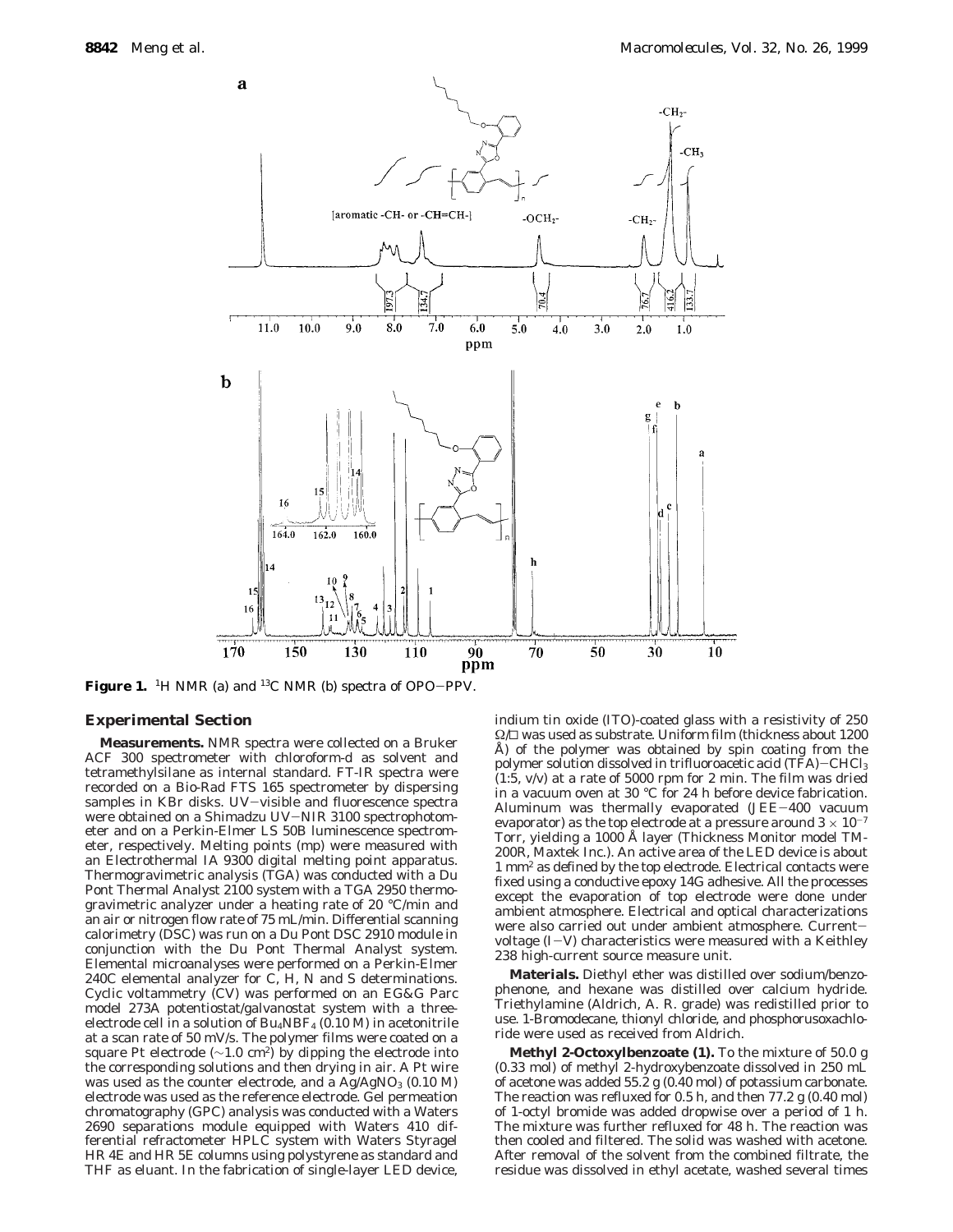with 5% KOH and water, and then dried over anhydrous magnesium sulfate. The solvents were removed by rotary evaporation, and the residue was distilled to remove the excess 1-octyl bromide. The residue was purified by vacuum distillation (115 °C/1.5 mmHg) to afford a liquid (66.3 g, yield: 76%). MS:  $m/z$  264. <sup>1</sup>H NMR (CDCl<sub>3</sub>):  $\delta$  7.76–7.74 (m,  $J = 7.9, 1$ ) H),  $7.41 - 7.36$  (m, 1 H),  $6.94 - 6.89$  (m, 2 H),  $4.01 - 3.98$  (t,  $J =$ 6.5, 2 H), 3.85 (s, 3 H), 1.82-1.75 (m, 2 H), 1.50-1.27 (m, 10 H), 0.89-0.85 (t, *J* = 6.5, 3 H) ppm. <sup>13</sup>C NMR (CDCl<sub>3</sub>): *δ* 166.83, 158.52, 133.14, 131.42, 120.38, 119.81, 113.08, 68.79, 51.65, 31.69, 29.19, 29.13, 29.07, 25.84, 22.53, 13.94 ppm. Anal. Calcd for  $C_{16}H_{24}O_3$ : C, 72.69; H, 9.15. Found: C, 72.77; H, 9.33.

**2-Octoxylbenzoyl Hydrazine (2).** A mixture of 25.0 g (0.095 mol) of methyl 2-octoxybenzoate and 15 g (excess) of hydrazine monohydrate was refluxed for about 3 h. The reaction mixture was cooled and then recrystallized from ethanol to afford 22.2 g (yield: 89%) of white crystal. Mp: 42- 43 °C. MS: *m*/*z* 264. 1H NMR (CDCl3): *δ* 9.0 (b, NH, 1 H), 8.21-8.18 (d,  $J = 7.8$ , 1 H),  $7.45 - 7.39$  (m,  $J = 7.6$ , 8.3, 1 H),  $7.09 - 7.04$  (m,  $J = 7.6$ , 1 H),  $6.97 - 6.94$  (d,  $J = 8.3$ , 1 H),  $4.2 -$ 4.1 (b, NH<sub>2</sub>, 2 H), 4.22-4.18 (t,  $J = 6.8$ , 2 H), 1.93-1.79 (m, 2 H), 1.50-1.29 (m, 10 H), 0.91-0.86 (m, 3 H) ppm.13C NMR (CDCl3): *δ* 168.41, 158.83, 132.76, 131.92, 120.99, 119.83, 112.10, 69.02, 31.60, 29.09, 29.02, 28.94, 25.91, 22.48, 13.94 ppm. Anal. Calcd for C<sub>15</sub>H<sub>24</sub>N<sub>2</sub>O<sub>2</sub>: C, 68.15; H, 9.15; N, 10.60. Found: C, 68.22; H, 9.26; N, 10.58.

**2,5-Dimethylbenzoic Acid (3).** 2-Bromo-*p-*xylene (37.0 g, 0.20 mol) was reacted with 5.0 g (0.21 mol) of magnesium in 150 mL of anhydrous ether for 1 h, and then the mixture was refluxed for an additional 0.5 h. Subsequently, the reaction mixture was cooled to  $-70$  °C and slowly poured into a 200 mL flask half filled with crushed dry ice under the protection of dry nitrogen. The mixture was warmed to room temperature overnight and then poured into 150 mL of cooled 1 M HCl solution (with ice). The aqueous layer was extracted twice with chloroform. The combined chloroform solutions were washed with water and saturated sodium chloride solution successively and then were dried over anhydrous  $MgSO<sub>4</sub>$  and filtered. After removal of the solvent and recrystallization from ethanolwater, 23.4 g (78%) of pure product was obtained. Mp: 135- 136 °C. MS: *m*/*z* 150. <sup>1</sup>H NMR (CDCl<sub>3</sub>): *δ* 10.5-9.0 (b, 1 H), 7.89 (s, 1 H), 7.28-7.26 (d,  $J = 6.4$ , 1 H), 7.18-7.15 (d,  $J =$ 7.89 (s, 1 H), 7.28–7.26 (d, *J* = 6.4, 1 H), 7.18–7.15 (d, *J* = 6.5, 1 H), 2.62 (s, 3 H), 2.37 (s, 3 H). <sup>13</sup>C NMR (CDCl<sub>3</sub>): *δ* 173.76, 136.17, 135.32, 133.67, 131.93, 131.78, 128.03, 21.54, 20.64 ppm. Anal. Calcd for C9H10O2: C, 71.98; H, 6.71. Found: C, 71.43; H, 6.38.

**2,5-Dimethylbenzoyl Chloride (4).** Thionyl chloride (100 mL) was added to **3** (20.5 g, 0.137 mol). The mixture was refluxed for 8 h, and then, the excess thionyl chloride was removed under reduced pressure. The residue was distilled under reduced pressure to give 22.1 g of colorless liquid (yield: 96%) (79 °C/0.1 mmHg). MS: *m*/*z* 168. 1H NMR (CDCl<sub>3</sub>):  $\delta$  8.02 (s, 1 H), 7.33–7.31 (d,  $J = 7.7$ , 1 H), 7.19– 7.16 (d,  $J = 7.7$ , 1 H), 2.52 (s, 3 H), 2.40 (s, 3 H) ppm. <sup>13</sup>C NMR (CDCl<sub>3</sub>): δ 167.36, 138.24, 138.05, 134.92, 134.20, 132.03, 131.75, 21.41, 20.73 ppm. Anal. Calcd for C<sub>9</sub>H<sub>9</sub>OCl: C, 64.11; H, 5.38; Cl, 21.03. Found: C, 63.98; H, 5.27; Cl, 21.12.

*N***-(2,5-Dimethylbenzoyl)-***N*′**-(2-octoxylbenzoyl)hydrazine (5).** 2,5-Dimethylbenzoyl chloride **(4)** (8.50 g, 0.05 mol) was added into a solution containing 13.32 g (0.05 mol) of **2** and 5.01 g (0.05 mol) of triethylamine in 200 mL of  $CH_2Cl_2$ under vigorous stirring. The reaction mixture was further stirred for about 2 h and then washed with water three times. The organic layer was dried over anhydrous MgSO4. The solution was filtered and concentrated, and the resulting solid was recrystallized from ethanol/water to yield 19.2 g (97%) of white crystals. Mp: 94-95 °C. MS: *<sup>m</sup>*/*<sup>z</sup>* 396. 1H NMR  $(CDCl_3)$ :  $\delta$  11.15-11.13 (d, J = 7.7, NH, 1 H), 9.38-9.36 (d, J  $= 7.7$ , NH, 1 H), 8.13-8.11 (d,  $J = 7.3$ , 1 H), 7.51-7.50 (d, *J*  $= 7.3, 1$  H),  $7.35$  (s, 1 H),  $7.15$  (s, 1 H),  $7.14$  (s, 1 H),  $7.12 - 7.09$  $(d, J = 7.3, 1 H)$ ,  $7.04 - 7.00$  (m, 1 H),  $4.24 - 4.19$  (t,  $J = 6.6, 2$ H), 2.47 (s, 1 H), 2.32 (s, 1 H), 2.12-2.05 (m, 2 H), 1.63-1.29 (m, 10 H), 0.89-0.85 (m, 3 H) ppm.13C NMR (CDCl3) *<sup>δ</sup>*: 164.73,

159.88, 157.09, 135.14, 133.71, 133.26, 132.81, 131.92, 131.04, 130.80, 128.18, 120.92, 118.56, 111.93, 69.59, 31.72, 29.19, 28.96, 26.21, 22.55, 20.51, 19.27, 13.98 ppm. Anal. Calcd for C24H32N2O3: C, 72.70; H, 8.13; N, 7.06. Found: C, 72.97; H, 8.16; N, 7.12.

**2-**{**5**′**-[(2**′′**-octoxyl)phenyl](1**′**,3**′**,4**′**-oxadiazolyl)**}**-***para***xylene (6).**<sup>14</sup> **5** (15.0 g, 0.038 mol) was refluxed in 100 mL of POCl3 under nitrogen atmosphere for 8 h. After about 60 mL of POCl3 was distilled off, the reaction mixture was cooled to 50 °C and then poured into 200 mL of water containing ice. The white precipitate was collected by filtration and washed with water. Recrystallization from ethanol afforded 12.8 g of white crystals (yield: 90%). Mp: 75-76 °C. MS: *<sup>m</sup>*/*<sup>z</sup>* 378. 1H NMR (CDCl<sub>3</sub>): 8.09–8.06 (d, J = 7.8, 1 H), 7.86 (s, 1 H), 7.46– 7.44 (d,  $J = 7.9$ , 1 H), 7.26 (s, 1 H), 7.24 (s, 1 H), 7.08-7.07  $(m, 1 H)$ , 7.04-7.00  $(m, 1 H)$ , 4.14-4.10  $(t, J = 6.6, 2 H)$ , 2.73 (s, 1 H), 2.40 (s, 1 H), 1.92-1.87 (m, 2 H), 1.69-1.23 (m, 10 H), 0.87-0.83 (m, 3 H) ppm.13C NMR (CDCl3): *<sup>δ</sup>* 164.92, 163.21, 157.26, 135.48, 135.17, 132.81, 131.67, 131.51, 130.54, 129.30, 122.98, 120.48, 113.26, 112.71, 68.78, 31.68, 29.24, 29.19, 29.06, 25.89, 22.50, 21.49, 20.74, 13.94 ppm. Anal. Calcd for C24H30N2O2: C, 76.16; H, 7.99; N, 7.40. Found: C, 75.40; H, 8.04; N, 7.54.

**1,4-Bis(bromomethyl)-2-**{**5**′**-[(2**′′**-octoxylphenyl)]-1**′**,3**′**,4**′ **oxadiazolyl**}**benzene (7). 5** (4.36 g, 0.012 mol), 4.10 g (0.011 mol) of *N*-bromosuccinimide (NBS), and a catalytic amount of benzoyl peroxide were dispersed in 80 mL of benzene. The reaction mixture was refluxed for 3 h under nitrogen atmosphere while being exposed to tungsten light. The reaction mixture was extracted three times with water, and then, the organic layer was dried over anhydrous MgSO4. The solution was filtered and concentrated, and the resulting solid was recrystallized from absolute ethanol to afford white crystals in 45% yield. Mp: 121-123 °C. MS: *<sup>m</sup>*/*<sup>z</sup>* 536. 1H NMR (CDCl<sub>3</sub>): 8.13 (s, 1 H), 8.12-8.10 (d,  $J = 7.8$ , 1 H), 8.09 (s, 1) H),  $7.61 - 7.56$  (d,  $J = 7.0$ , 1 H),  $7.54 - 7.51$  (m, 1 H),  $7.48 - 7.11$ (m, 1 H), 7.09-7.06 (m, 1 H), 5.20 (s, 1 H), 4.52 (s, 1 H), 4.16- 4.12 (t,  $J = 6.8$ , 2 H), 1.96-1.91 (m, 2 H), 1.53-1.24 (m, 10 H), 0.87-0.83 (m, 3 H) ppm.13C NMR (CDCl3): *<sup>δ</sup>* 163.65, 162.90, 157.35, 138.59, 137.42, 133.22, 132.48, 131.73, 130.65, 129.67, 123.14, 120.58, 112.78, 112.72, 68.80, 31.67, 31.56, 31.08, 29.20, 29.15, 29.12, 28.83, 25.85, 22.88, 22.52, 13.98 ppm. Anal. Calcd for C<sub>24</sub>H<sub>28</sub>Br<sub>2</sub>N<sub>2</sub>O<sub>2</sub>: C, 53.75; H, 5.26; Br, 29.80; N, 5.22. Found: C, 53.62; H, 5.54; Br, 28.89; N, 5.28.

**Polymerization.**<sup>18</sup> **7** (0.436 g, 1.0 mmol) was dissolved in 30 mL of anhydrous THF. To this stirred solution was added dropwise 4.0 mL of a 1.0 M solution of potassium *tert*-butoxide (4.0 mmol) in anhydrous THF at room temperature. The mixture was stirred at ambient temperature for 8 h. The reaction mixture was then poured into 200 mL of stirred methanol. The resulting orange-yellow precipitate was collected by filtration and was washed with methanol and acetone. The solid powder was extracted with chloroform overnight. After removal of the solvent, the final polymer was dried under vacuum to afford 0.187 g (yield: 43%) of an orangeyellow powder. <sup>1</sup>H NMR (CDCl<sub>3</sub>/TFA-*d*): 8.29–7.90 (b, 5 H), 7.33–7.29 (b, 4 H), 4.48 (b, 2 H), 1.95 (b, 2 H), 1.5–1.2 (b, 10 7.33–7.29 (b, 4 H), 4.48 (b, 2 H), 1.95 (b, 2 H), 1.5–1.2 (b, 10<br>H) 0.9–0.8 (b, 3 H) ppm <sup>13</sup>C NMR (CDCL/TEA-d);  $\delta$  164.00 H), 0.9-0.8 (b, 3 H) ppm. 13C NMR (CDCl3/TFA-*d*): *<sup>δ</sup>* 164.00, 162.28, 160.42, 140.64, 138.47, 137.93, 132.32, 131.95, 130.98, 129.40, 128.94, 127.78, 122.61, 118.30, 113.78, 105.03 ppm. Anal. Calcd for  $C_{22}H_{25}BrN_2O_2$ : C, 61.54; H, 5.87; Br, 18.61; N, 6.52. Found: C, 61.63; H, 5.84; Br, 18.39; N, 6.72.

## **Results and Discussion**

**Monomer and Polymer Synthesis.** There have been a few approaches for introducing aromatic oxadiazole moieties into the polymer side chain to form a fully conjugated polymer. The approaches include the palladium-catalyzed coupling reaction of phenylboronic acid with haloarenes $19$  and the one that we recently reported, which is through a nickel-catalyzed Grignard coupling reaction between a bromo-substituted oxadiazole and a bromo-substituted phenylene to form the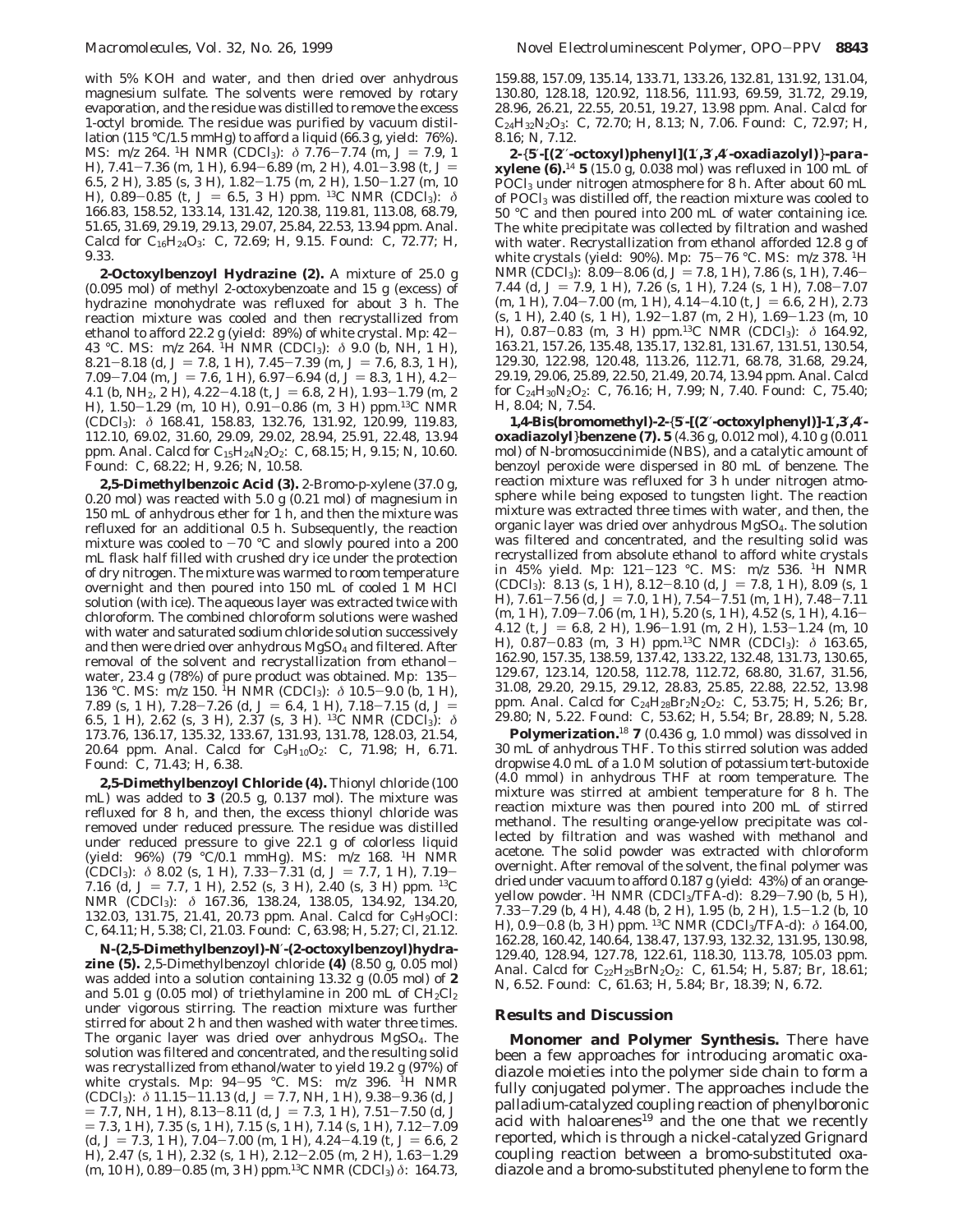

corresponding monomer.<sup>20</sup> These approaches, however, involve several synthetic steps and generally give low yields (∼20%) in the synthesis of monomers. Our new approach is to introduce the oxadiazole ring into the monomer by the reaction between a benzoyl chloride (**4**) and a benzoyl hydrazine (**2**), followed by a cyclodehydrating reaction (see Scheme 1). The benzoyl chloride (**4**) was synthesized from 2-bromo-*para*-xylene through its Grignard reagent to form the acid and a following reaction with thionyl chloride. This method not only gives a high yield  $($ >80%) of the final monomer but also avoids multistep syntheses. The monomer can be easily polymerized in the potassium *tert*-butoxide/THF system with the standard Gilch method. The obtained polymer can be dissolved in  $CHCl<sub>3</sub>$  and THF. GPC analysis (polystyrene as the standard for calibration) reveals that the number-average molecular weight  $(M_n)$  and weightaverage molecular weight  $(M_w)$  of the polymer are 20 272 and 55 225, respectively, with a polydispersity index of 2.72. Although the molecular weights are generally overestimated by the calibration of polystyrene standards owing to the stiffness of the conjugated polymers, such as PPV derivatives, the results indicate a relatively high molecular weight of the new polymer.

**NMR Spectroscopy Characterization.** The structure and purity of both monomer and polymer were fully analyzed by  $FT-IR$ , <sup>1</sup>H and <sup>13</sup>C NMR spectra, and elemental analysis. The 1H and 13C NMR spectra were obtained in CDCl3-TFA-*d* (5:1, v/v) solution of the polymer. All chemical shift values are referenced to tetramethylsilane (TMS, 0 ppm). The <sup>1</sup>H and <sup>13</sup>C NMR spectra of the polymer are depicted in Figure 1. The <sup>1</sup>H NMR spectrum of the polymer exhibits the chemical shift of alkyl side chains at 0.83-1.95 ppm. The methyleneoxy protons  $(-OCH<sub>2</sub>-)$  appear at 4.48 ppm, and the vinyl protons adjacent to the phenyl rings and the aromatic phenyl protons are found in the range of 7.2- 8.4 ppm. The  ${}^{13}C$  NMR spectrum indicates that there are 16 (refer to Figure 1, peaks  $1-16$ ) different carbons in the low-field region assigned to the 14 aromatic carbons and 2 vinylene carbons. The eight peaks (refer to Figure 1, peaks  $a-h$ ) located in the high-field region are assigned to the methyl and methylene groups of the



**Figure 2.** Thermal analyses of OPO-PPV. TGA chart (a) and DSC curve (b) in nitrogen.

long alkoxy chains, respectively. The NMR spectra agree very well with the polymer structure of poly{2-[5′- (2′′-octyloxyphenyl)-1′,3′,4′-oxadiazole-2′-yl]-1,4-phenylenevinylene} (OPO-PPV). Detailed assignment of the



chemical shifts of the NMR  $(^{13}C$  and  $^1H$ ) spectra is difficult because the broadened spectrum of the 1H NMR makes it very complicated. However, there are no peaks due to impurities.

**Thermal Analysis of the Polymer.** Thermal stability of polymer is important for device longevity. Figure 2a displays the TGA chart of the polymer OPO-PPV. The TGA analysis reveals that the polymer is stable in nitrogen up to 368 °C. Between 368 and 600 °C, there is about 60% weight loss, which is a result of the decomposition of the polymer. Glass-transition  $(T_g)$  and melting temperatures of the polymer were determined by differential scanning calorimetry (DSC) in nitrogen atmosphere at a heating rate of 20 °C/min (refer to Figure 2b). The polymer demonstrates the glass-transi-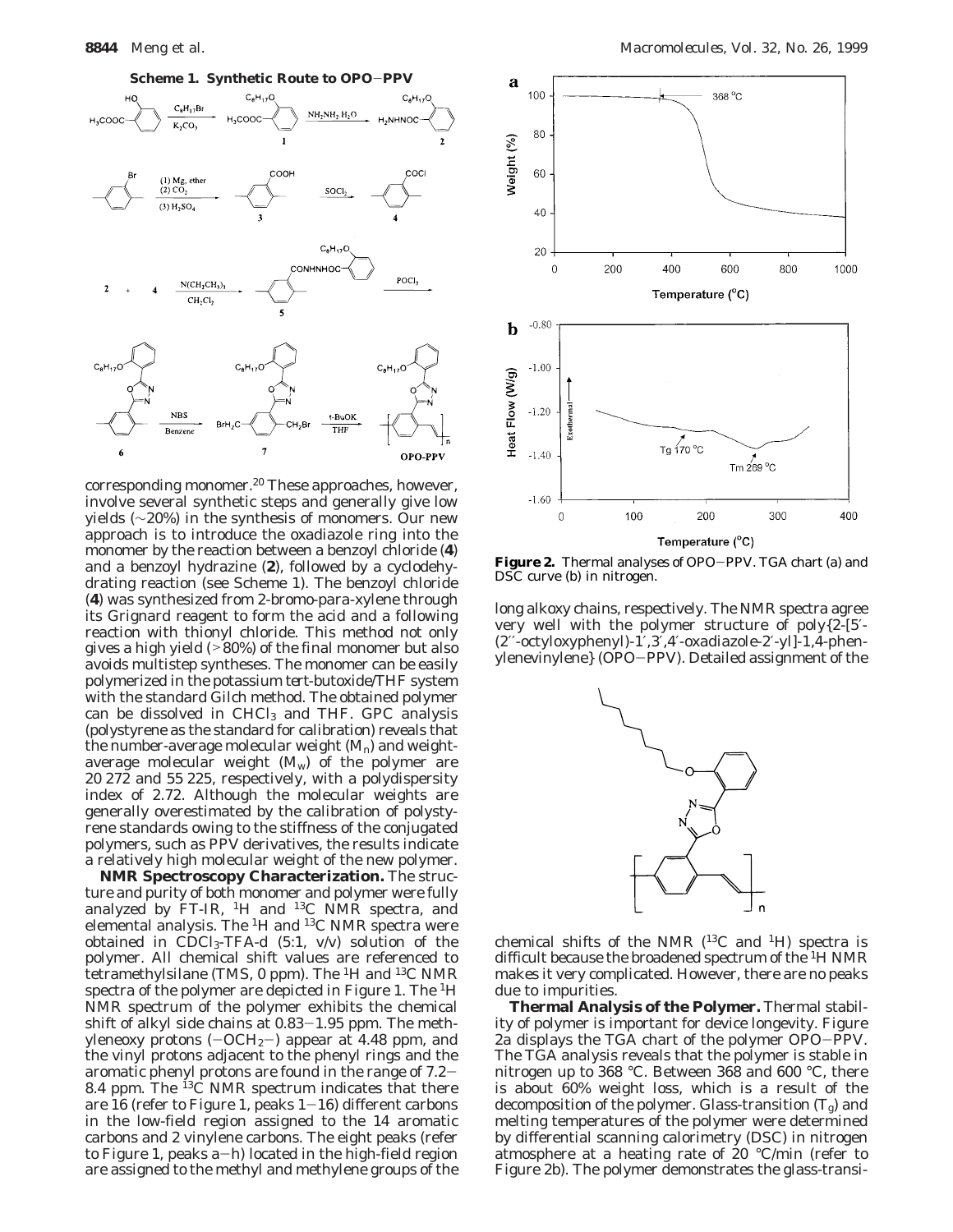

Figure 3. UV-visible absorption and PL (excited at 431 nm) spectra of OPO-PPV in  $CHCl<sub>3</sub>$  solution (a) and film states (b) at room temperature.

tion temperature at 170 °C and exhibits melting endotherm at 269 °C. The DSC results indicate that the polymer possesses a high *T*<sup>g</sup> due to the oxadiazole rigid structure, which is an advantage for the lifetime of device. It is said that active emissive polymers and charge injecting/transporting materials with high glasstransition temperature might exhibit longer device lifetime.<sup>21</sup>

**UV**-**Visible and PL Spectra.** The UV-visible absorption and photoluminescence (PL) spectra of the polymer are depicted in Figure 3. The UV-visible absorption spectra of the polymer in both solution and neat film show two peaks at 313 and 418 nm and 313 and 431 nm, respectively. The longer wavelength peak in the region of 380-500 nm is attributed to the  $\pi-\pi^*$ absorption of the conjugated polymer main chain, whereas the shorter wavelength peak at 313 nm originates from the aromatic side chain. It is interesting to note that the shorter wavelength peaks for the solution and film samples are the same, whereas the  $\pi-\pi^*$ absorption peak is redshifted by 13 nm from solution to film. The results imply that the configuration of the side chain is not affected by the variation of state of the polymer, although the main chain of the polymer corresponds to a higher orientation in film states. The absorption edge for the film sample is measured to be 547 nm, from which the  $\pi-\pi^*$  band gap energy is estimated to be 2.27 eV. The maximum emission peak of the polymer film, excited at 431 nm, is 569 nm, which corresponds to orange-yellow light.

**Cyclic Voltammetry of the Polymer.** Cyclic voltammetry (CV) was employed to investigate the redox behavior of the polymer OPO-PPV and to estimate the HOMO and LUMO energy levels of the polymer.<sup>22</sup> As a comparison, MEH-PPV was synthesized and its elec-



**Figure 4.** Cyclic voltammograms of OPO-PPV as films on a Pt electrode in  $CH_3CN$  solution of  $Bu_4NBF_4$  (0.10 M) at a scan rate of 50 mV/s.

trochemical behavior was investigated under the same conditions. The polymer films dip-coated on a Pt electrode were scanned positively and negatively separately in a 0.10 M tetrabutylammonium tetrafluoroborate (Bu4NBF4) solution in anhydrous acetonitrile. Figure 4 depicts the CV curves of both the *p-* and *n-*doping processes of the polymer. During the cathodical scan, the film of the polymer OPO-PPV exhibits a reversible *n*-doping process. An incomplete reduction peak appeared at  $-1.75$  V (vs SCE) with the corresponding reoxidation peak at  $-1.48$  V (vs SCE). The onset potential of the reduction is  $-1.24$  V (vs SCE). The reduction potential is comparable with those of the typical electron-transporting/hole-blocking materials. In the anodical scan, a prominent oxidation peak appeared at 1.35 V (vs SCE). The reversibility of the oxidation process is poor; only a very weak rereduction peak was observed around 1.29 V (vs SCE). The onset for the oxidation is determined to be 1.07 V. The polymer films on Pt were stable in the electrochemical reduction and oxidation processes. There was no obvious change in the feature of CV curves during multiscans. The reduction of the polymer film was accompanied by the change in color from greenish-yellow to blue. During the oxidation process, the film color changed first from greenishyellow to dark blue and then to transparent. From the difference of onset potential between the reduction and oxidation processes, the band gap of the polymer can be estimated to be 2.31 eV, which is close to that obtained from the absorption edge in the  $UV$ -visible spectra (2.27 eV).

The CV curves of MEH-PPV are also depicted for comparison. Both *n*- and *p*-doping processes are reversible. Similar to OPO-PPV, there are obvious color changes during the cyclic scans. The color of MEH-PPV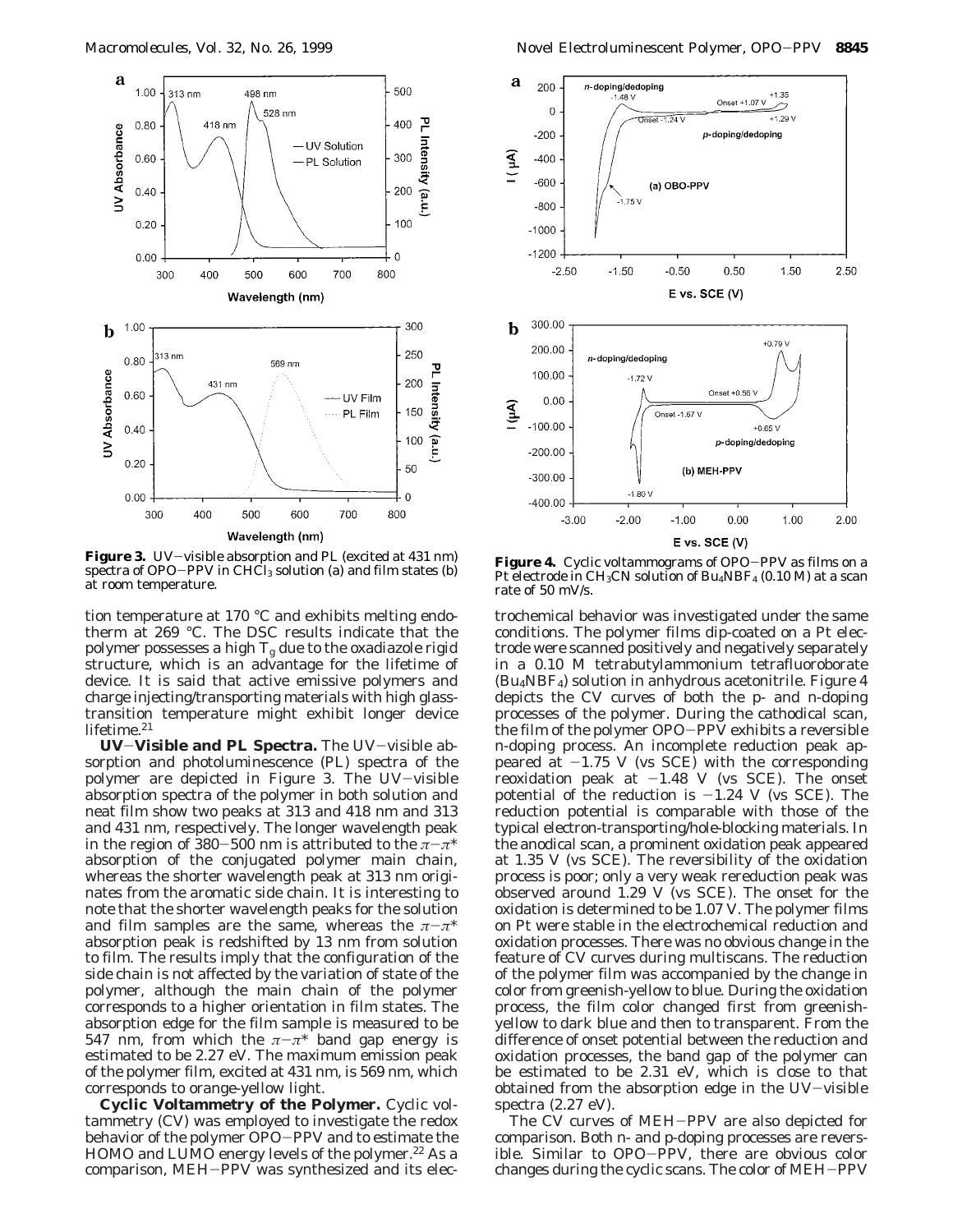film changes first from red to bluish-brown and then to transparent and back to red in both the cathodically and anodically scanning processes. The onset potentials and the oxidation/reduction peaks of MEH-PPV are indicated in Figure 4b.

The onset potentials of the *n-* and *p-*doping processes of a conjugate polymer can be utilized as a surrogate to estimate the HOMO and LUMO energy levels of the polymer.9 According to the empirical equation reported by deLeeuw et al.,<sup>23</sup>  $E_{\text{LUMO}} = E_{\text{onset(red)}} + 4.4 \text{ eV}$  and  $\tilde{E}_{\text{HOMO}} = E_{\text{onset(ox)}} + 4.4 \text{ eV}$ , where  $E_{\text{onset(ox)}}$  and  $E_{\text{onset(red)}}$ are the onset potentials for the oxidation and reduction processes of a polymer vs SCE, respectively. The LUMO energy of the polymer is thus estimated to be 3.16 eV. This value is almost the same as those of some poly- (aromatic oxadiazole)s.24 The fact implies that the polymer may have electron-injection properties similar to those typical of oxadiazole-containing electrontransporting materials when it is used as the emitter in PLEDs. The LUMO energy level of 3.16 eV is comparable with that of  $CN-P\tilde{PV}$  (3.02 eV) and is much better than that of MEH-PPV (2.73 eV).<sup>24</sup> The HOMO energy level can be estimated to be 5.47 eV, which is also lower than that of MEH-PPV (4.96 eV).

The preliminary cyclic voltammetry results show that both the HOMO and LUMO energy levels of the new polymer are lowered by 0.51 and 0.43 eV, respectively, compared with those of MEH-PPV. These energy levels provide a closer match to the work functions of indiumtin oxide (ITO) and Al. The relative barrier energies for the injections of electrons and holes in a single-layered LED device with the configuration of ITO/polymer/Al may be estimated from the HOMO and LUMO energy levels of the polymer and the work functions of the electrodes. The work function of ITO is about 4.7 eV, and the value for Al is 4.2 eV. The barrier energy for the hole injection from ITO to OPO-PPV, <sup>∆</sup>*E*H, is thus to be estimated as  $\Delta E_H = E_{HOMO} - 4.7 = 5.47 - 4.7 =$ 0.77 (eV). Similarly, the barrier energy for the electron injection from Al to OPO-PPV, <sup>∆</sup>*E*E, can be estimated to be  $\Delta E_E = 4.2 - E_{LUMO} = 4.2 - 3.16 = 1.04$  (eV). The difference of barrier energy between the electron injection and hole injection is 0.27 eV. If the polymer OPO-PPV is replaced with MEH-PPV, the corresponding  $\Delta E_H$  and  $\Delta E_E$  are calculated to be 0.26 and 1.47 eV, respectively. In this case, the difference of barrier energy between electron injection and hole injection is as large as 1.21 eV. The difference of barrier energy between electron injection and hole injection in the device of ITO/ polymer/Al is significantly lower for OPO-PPV than that for MEH-PPV. We may conclude that, by the introduction of the electron-withdrawing group of oxadiazole moiety in the PPV side chain, the charge injection balance between holes and electrons in singlelayered LED devices using Al as cathodes is improved.

**LED Device Strategy.** An ITO/OPO-PPV/Al singlelayer light-emitting diode was successfully fabricated. The polymer was deposited onto ITO-coated glass substrates by spin-casting the polymer solution in CHCl3. The uniform polymer film was obtained with thickness of about 120 nm. Aluminum was thermally evaporated onto the polymer film as top electrode. Under a forward bias  $(TTO)$  wired positively, the singlelayer diode begins to emit visible yellowish-orange light at about 4 V. The current-voltage  $(I-V)$  curve of the ITO/OPO-PPV/Al device, displayed in Figure 5, shows typical diode characteristics. When the forward bias is



**Figure 5.** Characteristics of current vs bias of an ITO/OPO-PPV/Al device.



**Figure 6.** Photoluminescence (PL) and electroluminescence (EL) spectra of OPO-PPV.

increased, the current increases rapidly after 6 V. The EL emission spectrum (see Figure 6) of the polymer is slightly redshifted from its PL spectrum. This may be caused by the interface effect in devices.

The results demonstrate that the new polymer may be a potential active material for use in LEDs. Because the fabrication and characterization of the LED devices were conducted under ambient conditions, better EL performance may be expected if the processes are carried out in more strict conditions. More detailed studies on EL properties of the new polymer is in progress.

## **Conclusions**

A new polymer incorporating an oxadiazole moiety as a fully conjugated side chain to PPV backbone has been successfully synthesized by a facile synthetic route. High-quality polymer films can be easily fabricated by spin-coating techniques because the polymer can be dissolved in common solvents. TGA analysis shows that the polymer has quite good thermal stability, whereas DSC analysis reveals that the polymer possesses a high *T*g, which could be valuable for longer device operation when it is used as emission material. The absorption and fluorescent emission spectra of the polymer indicate that it is a yellowish-orange emitting material with a band gap of 2.27 eV. UV-vis spectra shows two peaks that correspond to the  $\pi-\pi^*$  transitions of the conjugated polymer backbone and its aromatic oxadiazole side chains. Electrochemical behavior of the copolymer demonstrates that the polymer has much better charge balance injection ability than MEH-PPV. Introducing